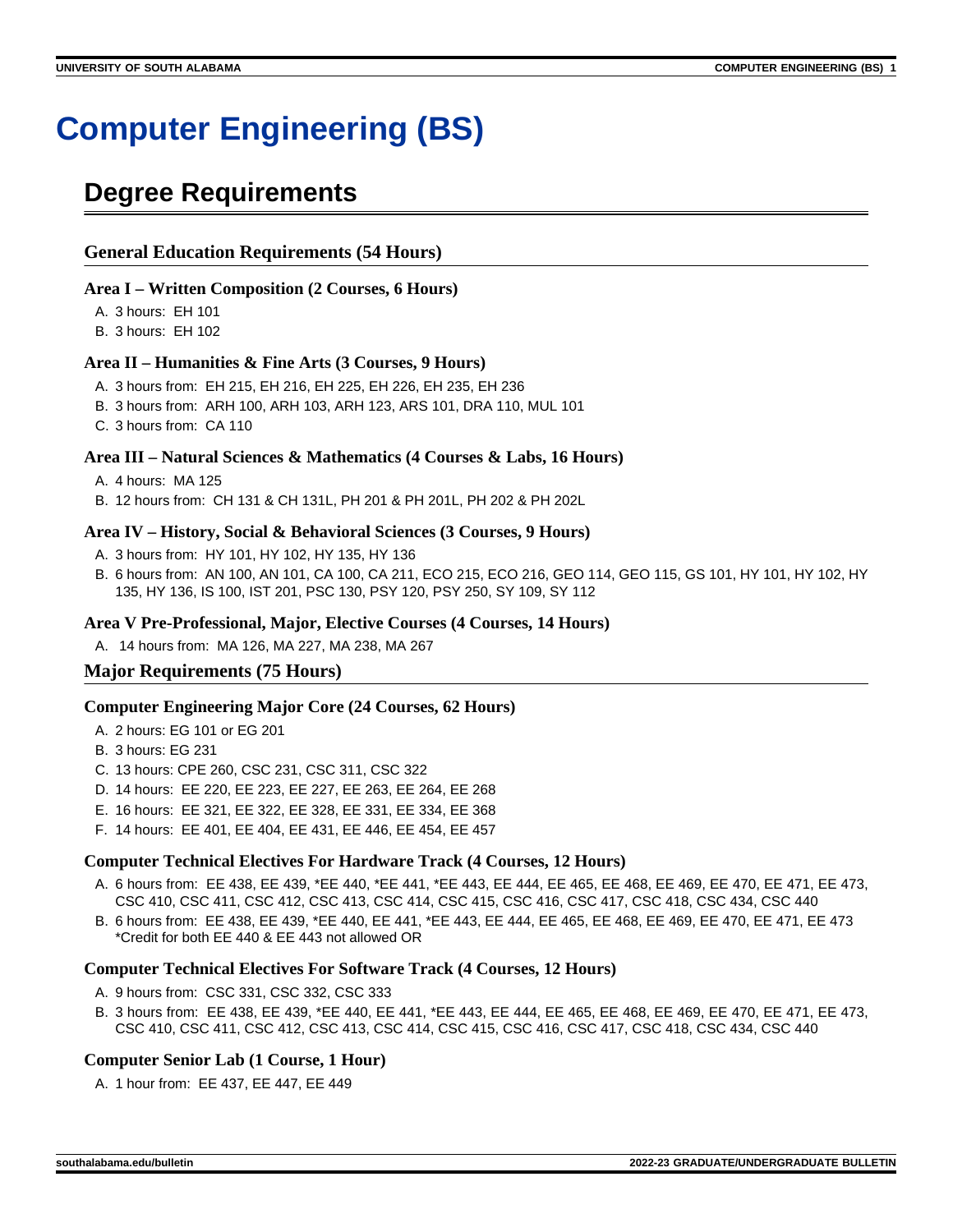#### **Minor Requirements (0 Hours)**

A minor is not required for this degree program

#### **Notes:**

- Recommended Course
- Hardware Track Students will take 2 senior level EE or CSC Technical Elective courses along with 2 senior level EE Technical courses
- Software Track Students will take 1 senior level EE or CSC Technical Elective course along with CSC 331, CSC 332 and CSC 333.
- Credit for both EE 440 & EE 443 not allowed
- All undergraduates must complete two designated writing credit (W) courses, at least one of which must be in the student's major or minor

#### **Additional Information**

#### **Professional Component Standing (PCS)**

PCS is required to be eligible to take EE 300-level and EE 400-level courses. PCS is awarded when the students meet the following requirements.

- Courses: MA 125, MA 126, CH 131, CH 131L, PH 201, CPE 260, EE 220, EE 263, EH 101, EH 102
- C-grade or higher required in PCS courses
- Minimum Grade Point Average: 2.00 USA GPA

Students who fail to maintain at least a 2.00 GPA overall at the University of South Alabama will lose PCS and may be required to take or repeat appropriate courses as specified by the department chair to correct their deficiencies and may not be permitted to continue in 300- and 400-level engineering courses.

### **Graduation Plan**

#### **Computer Engineering (BS): (129 Total Hours)**

#### **First Year — Fall Semester**

| <b>Course ID</b>         | <b>Course Description</b>          | <b>Hours</b>  |
|--------------------------|------------------------------------|---------------|
| MA 125                   | <b>Calculus I</b>                  | 4             |
| <b>CH 131/CH 131L</b>    | <b>General Chemistry I and Lab</b> | 4             |
| <b>EH 101</b>            | <b>English Composition I</b>       | 3             |
| EG 101                   | Intro to Engineering & Design      | $\mathcal{P}$ |
| <b>General Education</b> | Area I, II or IV                   | 3             |

#### **First Year — Spring Semester**

| <b>Course ID</b>      | <b>Course Description</b>               | <b>Hours</b> |
|-----------------------|-----------------------------------------|--------------|
| MA 126                | <b>Calculus II</b>                      |              |
| <b>PH 201/PH 201L</b> | <b>Calculus Based Physics I and Lab</b> |              |
| EH 102                | <b>English Composition II</b>           |              |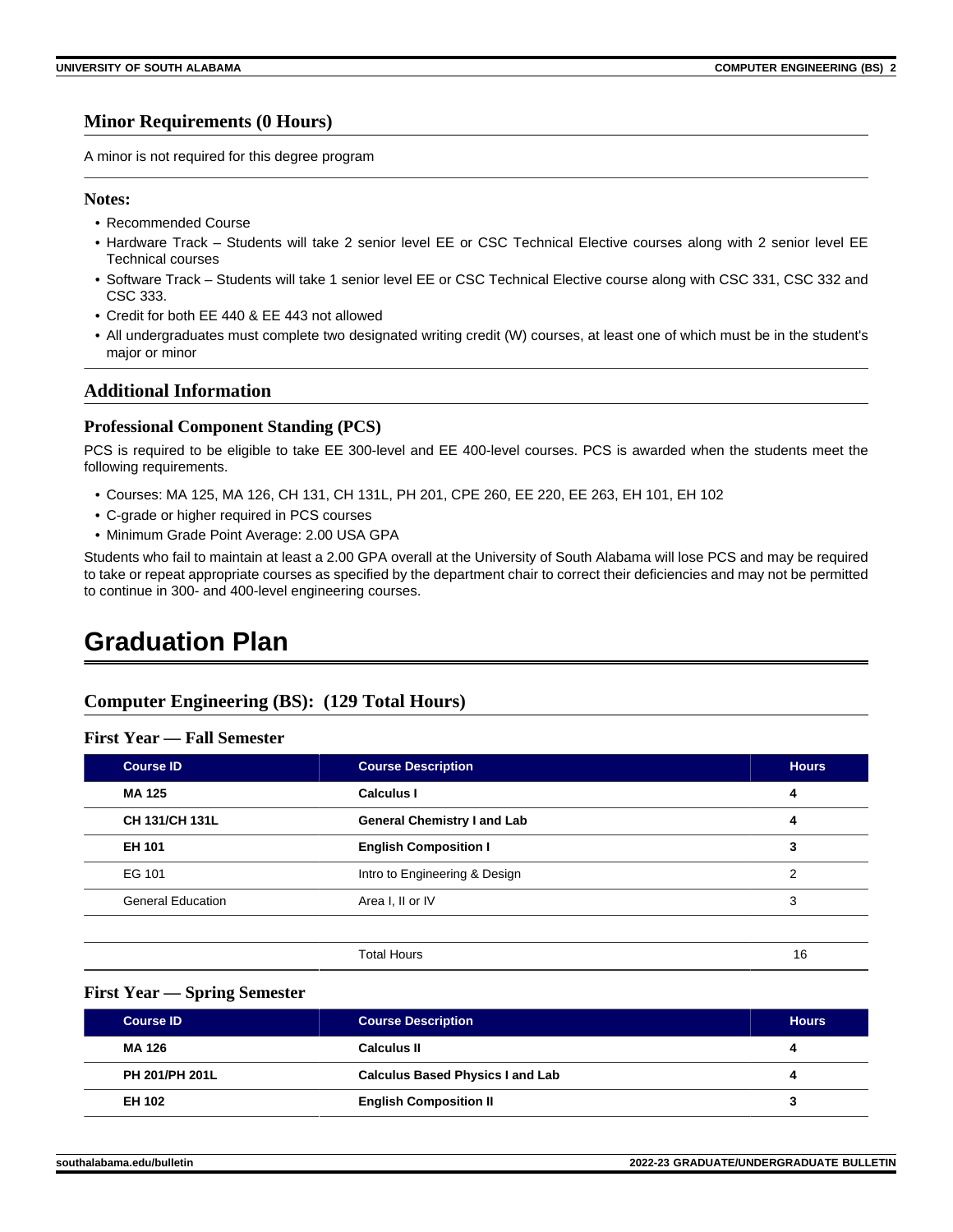| <b>CPE 260</b> | Intro to C++ Programming |  |
|----------------|--------------------------|--|
| CA 110         | Public Speaking          |  |
|                |                          |  |
|                | <b>Total Hours</b>       |  |

#### **Second Year — Fall Semester**

| <b>Course ID</b> | <b>Course Description</b>         | <b>Hours</b> |
|------------------|-----------------------------------|--------------|
| MA 227           | Calculus III                      | 4            |
| PH 202/PH 202L   | Calculus Based Physics II and Lab | 4            |
| <b>EE 220</b>    | <b>Circuit Analysis</b>           | 3            |
| <b>EE 263</b>    | <b>Digital Logic Design</b>       | 3            |
| MA 267           | <b>Discrete Math Structures</b>   | 3            |
|                  |                                   |              |
|                  |                                   |              |
|                  |                                   |              |
|                  | <b>Total Hours</b>                | 17           |
|                  |                                   |              |

#### **Second Year — Spring Semester**

| <b>Course ID</b>         | <b>Course Description</b>            | <b>Hours</b> |
|--------------------------|--------------------------------------|--------------|
| MA 238                   | <b>Differential Equations</b>        | 3            |
| EE 223                   | Network Analysis                     | 3            |
| EE 264                   | Microprocessor Systems & Interfacing | 3            |
| EE 268                   | Digital Logic Lab                    |              |
| <b>CSC 231</b>           | Intro to Data Structures & Algs      | 4            |
| <b>General Education</b> | Area I, II or IV                     | 3            |
|                          |                                      |              |
|                          | <b>Total Hours</b>                   | 17           |

### **Third Year — Fall Semester**

| <b>Course ID</b>         | <b>Course Description</b>                | <b>Hours</b> |
|--------------------------|------------------------------------------|--------------|
| EE 331                   | <b>Physical Electronic</b>               | 3            |
| EE 321                   | Signals & Systems                        | 3            |
| <b>EE 227</b>            | Circuits and Devices Lab                 |              |
| EG 231                   | Ethics & Engineering Economics           | 3            |
| EE 368                   | Microprocessor Systems & Interfacing Lab |              |
| <b>CSC 311</b>           | Networking and Communications            | 3            |
| <b>General Education</b> | Area I, II or IV                         | 3            |
|                          |                                          |              |
|                          | <b>Total Hours</b>                       | 17           |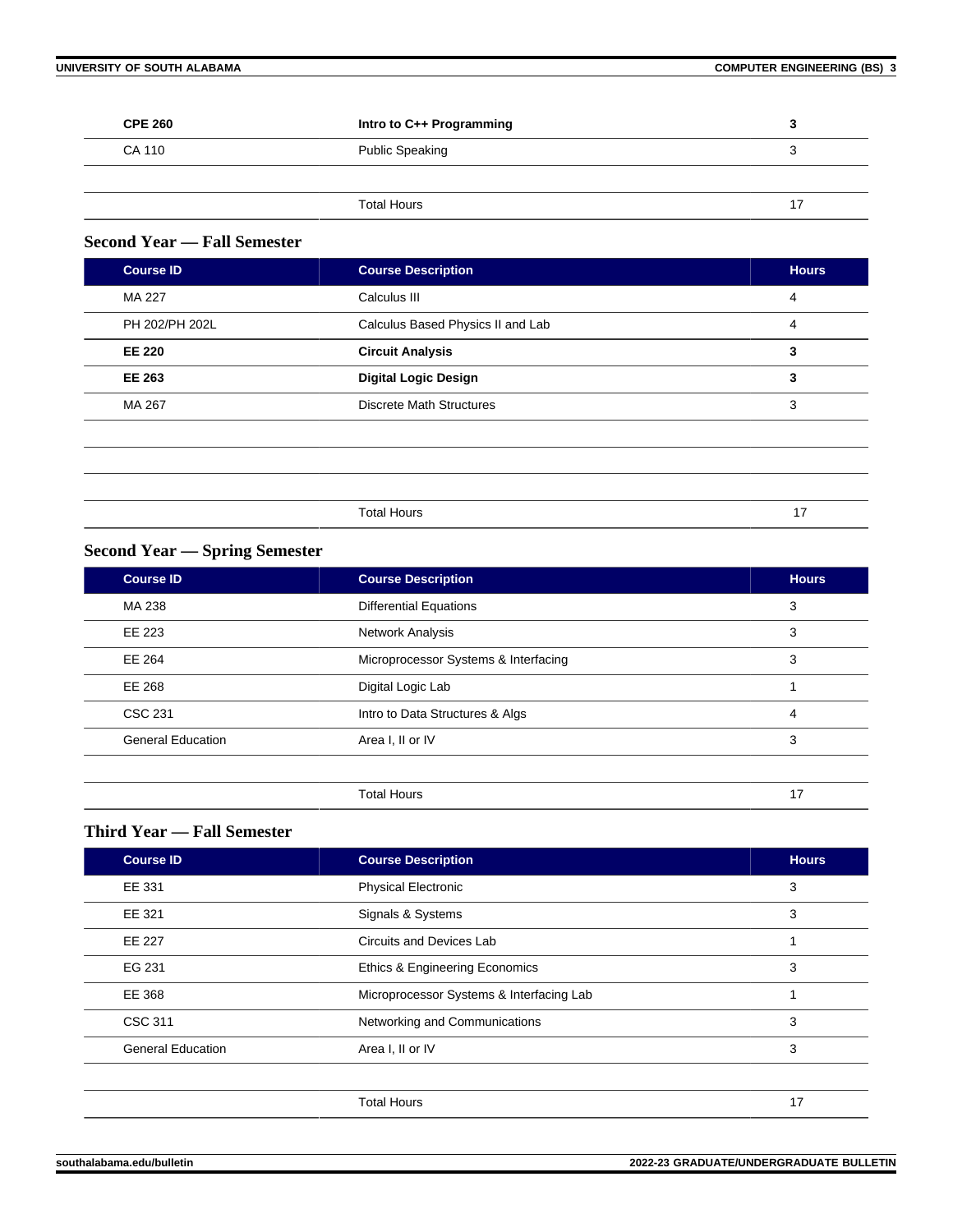#### **Third Year — Spring Semester**

| <b>Course ID</b> | <b>Course Description</b>       | <b>Hours</b> |
|------------------|---------------------------------|--------------|
| EE 334           | <b>Digital Electronics</b>      | 3            |
| EE 328           | <b>Feedback Control Systems</b> | 3            |
| EE 322           | Prob Rand Sigs & Stat Anlys     | 3            |
| <b>EE 457</b>    | <b>Embedded Systems</b>         | 3            |
| EE 446**         | <b>Embedded Systems Lab</b>     |              |
| <b>CSC 322</b>   | <b>Operating Systems</b>        | 3            |
|                  |                                 |              |
|                  |                                 |              |
|                  | <b>Total Hours</b>              | 16           |

#### **Fourth Year — Fall Semester**

| <b>Course ID</b>         | <b>Course Description</b>            | <b>Hours</b> |
|--------------------------|--------------------------------------|--------------|
| EE 431                   | Analog Electronics                   | 3            |
| EE 401*                  | Intro to ECE Design                  |              |
| EE 454                   | <b>Digital Computer Architecture</b> | 3            |
| EE/CSC 4xx***            | <b>Technical Elective</b>            | 3            |
| EE/CSC 4xx***            | <b>Technical Elective</b>            | 3            |
| <b>General Education</b> | Area I, II or IV                     | 3            |
|                          |                                      |              |
|                          | <b>Total Hours</b>                   | 16           |

#### **Fourth Year — Spring Semester**

| <b>Course ID</b>         | <b>Course Description</b>    | <b>Hours</b> |
|--------------------------|------------------------------|--------------|
| EE 4xx                   | <b>Technical Service Lab</b> |              |
| EE 404**                 | <b>ECE Design</b>            | 3            |
| EE/CSC 4xx***            | <b>Technical Elective</b>    | 3            |
| EE/CSC 4xx***            | <b>Technical Elective</b>    | 3            |
| <b>General Education</b> | Area I, II or IV             | 3            |
|                          |                              |              |

Total Hours 13

#### **Notes**

\* EE Courses only taught in the fall semester

\*\* EE Courses only taught in the spring semester

\*\*\* CpE technical electives must be selected from CSC and/or EE courses carrying a 400-number following the recommendations according to the select track with permission of the student's advisor.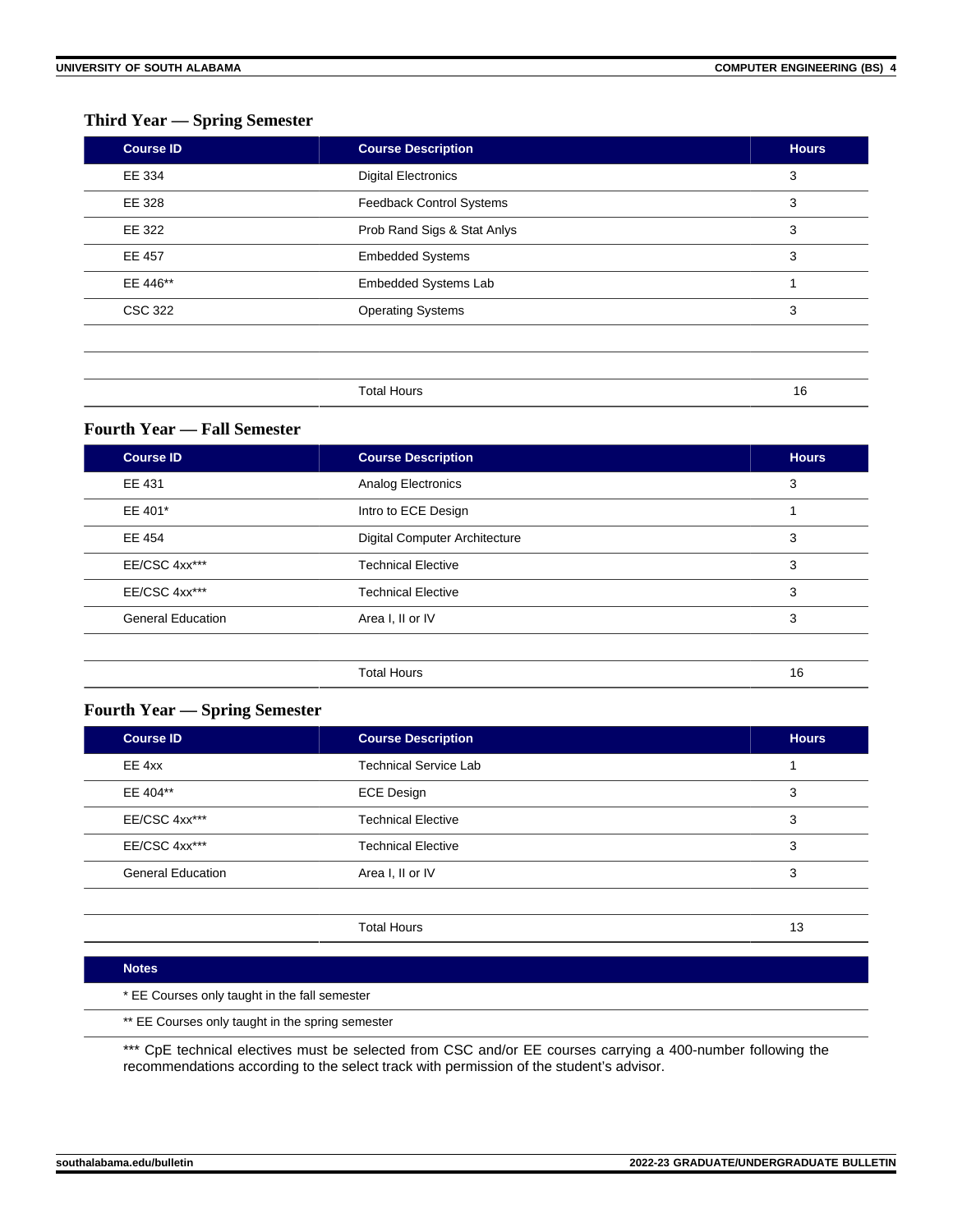Students with an adequate ACT/SAT score in English Composition will not be required to take EH 101 as a prerequisite to EH 102.

BOLD courses are required for Professional Component Standing (PCS). "C" grade or better in each course is required to obtain PCS in the Computer Engineering Program.

Appropriate software tools will be utilized in almost all CpE/EE courses.

### **Major Milestones**

#### **COMPUTER ENGINEERING SAMPLE 4-YEAR PLAN WITH MILESTONES**

| Term 1                              | <b>Course Description</b>  | Pre-req                                    | <b>Cr Hrs</b>  | <b>Milestone</b><br><b>Notes</b>                                     |
|-------------------------------------|----------------------------|--------------------------------------------|----------------|----------------------------------------------------------------------|
| EH 101*                             | <b>English Composition</b> |                                            | 3              | Must<br>complete at<br>least 12 hours<br>with a 2.0 or<br>higher GPA |
| MA 125                              | Calculus I                 | ACT Math 27                                | 4              |                                                                      |
| <b>CH 131/CH</b><br>131L            | General Chemistry I        | ACT Math 24                                | $\overline{4}$ |                                                                      |
| EG 101                              | Freshman Seminar           | ACT Math 24                                | $\overline{2}$ |                                                                      |
| <b>Fine Arts</b><br><b>Elective</b> |                            |                                            | 3              |                                                                      |
|                                     |                            |                                            | 16             |                                                                      |
| . .                                 |                            | <b>Contract Contract Contract Contract</b> | - - -          | <b>Milestone</b><br><b>Bank College College</b>                      |

| Term 2                   | <b>Course Description</b>          | Pre-req                             | <b>Cr Hrs</b> | <b>Notes</b>                                                                 |
|--------------------------|------------------------------------|-------------------------------------|---------------|------------------------------------------------------------------------------|
| EH 102                   | <b>English Composition</b><br>Ш    | EH 101 or<br>test score             | 3             | MA 125                                                                       |
| MA 126                   | Calculus II                        | MA 125                              | 4             | CH 131/CH<br>131L                                                            |
| <b>PH 201/PH</b><br>201L | Physics I                          | MA 125 and<br>EH 101<br>MA 126 (cc) | 4             | EH 101 or EH<br>$105*$                                                       |
| <b>CPE 260</b>           | Introduction to C++<br>Programming | MA 125 (cc)                         | 3             |                                                                              |
| <b>CA 110</b>            | <b>Public Speaking</b>             |                                     | 3             |                                                                              |
|                          |                                    |                                     | 17            | Grade of<br>"C" or better<br>required in all<br>Milestones for<br><b>PCS</b> |

| Term 3 | <b>Course Description</b> | Pre-reg | <b>Cr Hrs</b> | <b>Milestone</b><br><b>Notes</b> |
|--------|---------------------------|---------|---------------|----------------------------------|
| MA 227 | Calculus III              | MA 126  | 4             | <b>PH 201/PH</b><br>201L         |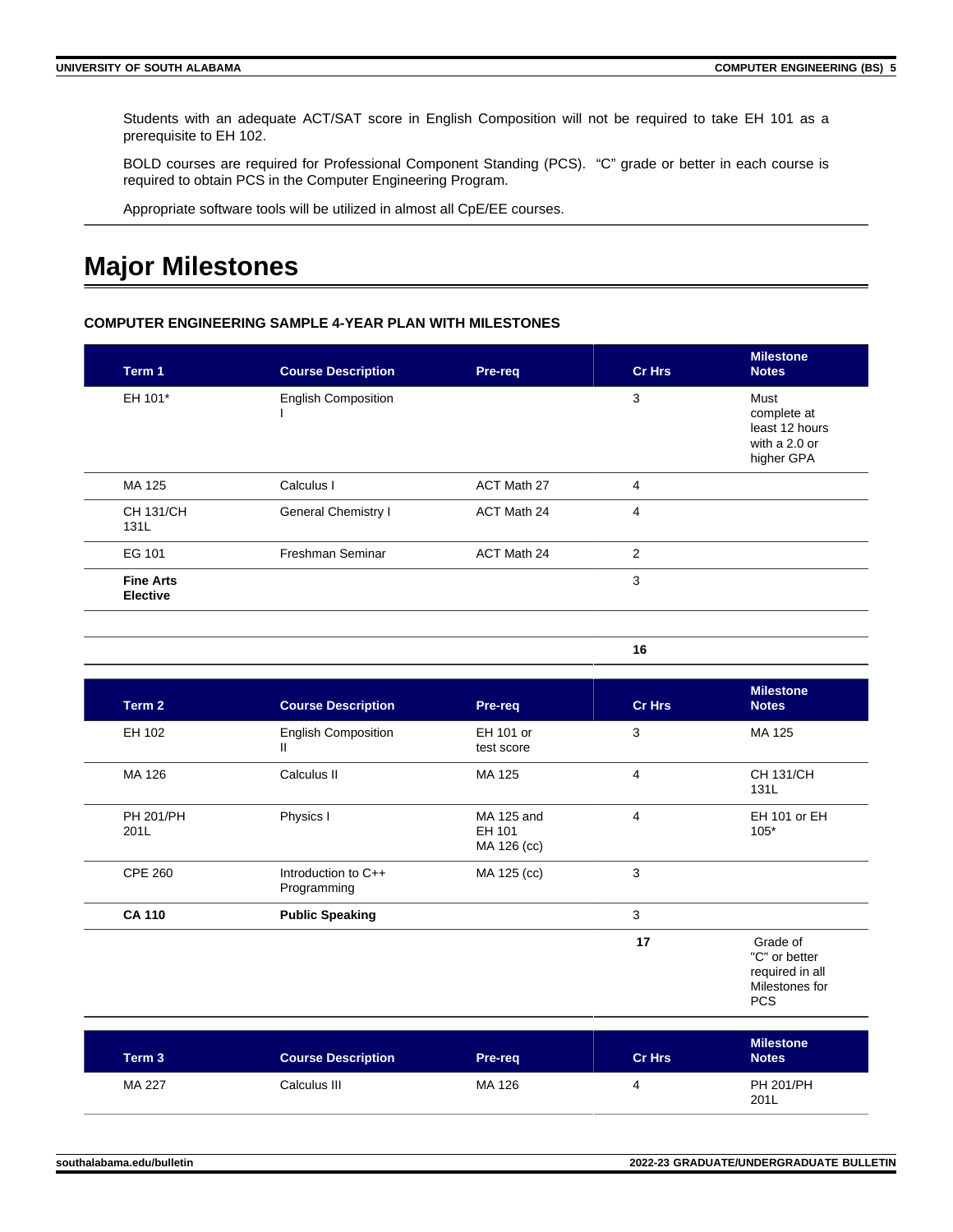| MA 267                   | Discrete Math           | ACT Math 23                     | 3  | MA 126                                                                       |
|--------------------------|-------------------------|---------------------------------|----|------------------------------------------------------------------------------|
| <b>PH 202/PH</b><br>202L | Physics II              | PH 201, MA<br>126 and EH<br>101 | 4  | <b>CPE 260</b>                                                               |
| EE 220                   | <b>Circuit Analysis</b> | MA 125 and<br>PH 201            | 3  |                                                                              |
| EE 263                   | Digital Logic Design    | <b>CPE 260</b>                  | 3  |                                                                              |
|                          |                         |                                 | 17 | Grade of<br>"C" or better<br>required in all<br>Milestones for<br><b>PCS</b> |

| Term 4                                   | <b>Course Description</b>                            | Pre-req                                               | <b>Cr Hrs</b> | <b>Milestone</b><br><b>Notes</b>             |
|------------------------------------------|------------------------------------------------------|-------------------------------------------------------|---------------|----------------------------------------------|
| MA 238                                   | <b>Differential</b><br>Equations                     | MA 227 (cc)                                           | 3             | EE 220                                       |
| EE 223                                   | Network Analysis                                     | EE 220, PH<br>202, MA 227<br>(cc), and MA<br>238 (cc) | 3             | EE 263 or<br><b>CSC 228</b>                  |
| EE 268                                   | Digital Logic Design<br>Lab                          | EE 263 or<br><b>CSC 228</b>                           | 1             | Obtain PCS                                   |
| EE 264                                   | Microprocess<br>Systems and<br>Interfacing           | EE 263 or<br><b>CSC 228</b>                           | 3             |                                              |
| <b>CSC 231</b>                           | Introduction to Data<br>Structures and<br>Algorithms | <b>CPE 260</b>                                        | 4             |                                              |
| History/<br><b>English</b><br>Literature |                                                      | EH 102                                                | 3             |                                              |
|                                          |                                                      |                                                       | 17            | Grade of<br>'C" or better<br>required in all |

Milestones for

PCS

| Term 5 | <b>Course Description</b>                      | Pre-req                           | <b>Cr Hrs</b> | <b>Milestone</b><br><b>Notes</b> |
|--------|------------------------------------------------|-----------------------------------|---------------|----------------------------------|
| EE 227 | <b>Circuits and Devices</b>                    | EE 223 (cc)<br>and EH 102<br>(cc) |               | EH 102                           |
| EE 331 | <b>Physical Electronics</b>                    | CH 131, MA<br>238 and PH<br>202   | 3             |                                  |
| EE 321 | Signals, Systems,<br>and Digital               | MA 238 and<br>EE 223              | 3             |                                  |
| EE 368 | Microprocess<br>Systems and<br>Interfacing Lab | EE 268 and<br>EE 264 (cc)         |               |                                  |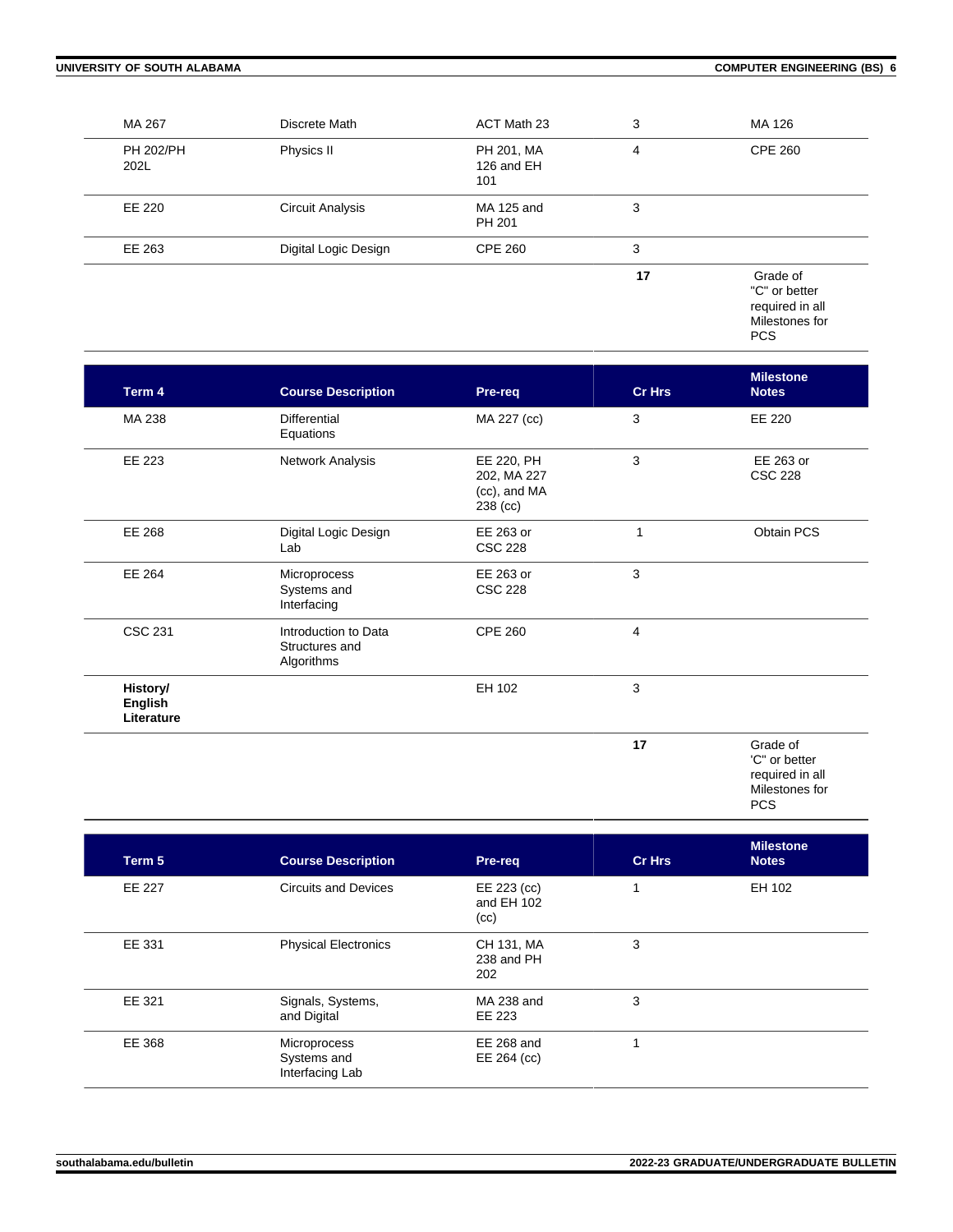| EG 231                            | Engineering<br>Economics and<br><b>Ethics</b> | MA 126  | 3  |  |
|-----------------------------------|-----------------------------------------------|---------|----|--|
| <b>CSC 311</b>                    | Networking and<br>Communications              | CSC 231 | 3  |  |
| History/<br>English<br>Literature |                                               |         | 3  |  |
|                                   |                                               |         | 17 |  |

| Term 6         | <b>Course Description</b>                                          | Pre-req                     | Cr Hrs | <b>Milestone</b><br><b>Notes</b> |
|----------------|--------------------------------------------------------------------|-----------------------------|--------|----------------------------------|
| EE 334         | <b>Digital Electronics</b>                                         | EE 331                      | 3      | Apply for<br>Graduation          |
| EE 328         | <b>Feedback Control</b><br>Systems                                 | EE 321                      | 3      |                                  |
| EE 322         | Probability, Random<br>Signals, and<br><b>Statistical Analysis</b> | MA 238 and<br>EE 321 (cc)   | 3      |                                  |
| EE 446         | <b>Embedded Systems</b><br>Design Lab                              | EE 457 (cc)                 | 1      |                                  |
| <b>EE 457</b>  | <b>Embedded System</b><br>Design                                   | <b>EE 264 and</b><br>EE 368 | 3      |                                  |
| <b>CSC 322</b> | <b>Operating Systems</b>                                           | CSC 231                     | 3      |                                  |
|                |                                                                    |                             | 16     |                                  |

| Term 7                                          | <b>Course Description</b>               | Pre-req                                              | <b>Cr Hrs</b> | <b>Milestone</b><br><b>Notes</b> |
|-------------------------------------------------|-----------------------------------------|------------------------------------------------------|---------------|----------------------------------|
| Technical<br>Elective                           | EE/CSC 400 level or<br>higher           |                                                      | 3             |                                  |
| Technical<br>Elective                           | EE/CSC 400 level or<br>higher           |                                                      | 3             |                                  |
| EE 431                                          | Analog Electronics                      | EE 334                                               | 3             |                                  |
| EE 401 (W)                                      | Introduction to ECE<br>Design           | EE 321, CA<br>110, EE 334<br>(cc) and EE<br>368 (cc) | 1             |                                  |
| EE 454                                          | <b>Digital Computer</b><br>Architecture | EE 264 and<br>EE 268                                 | 3             |                                  |
| Social/<br><b>Behavioral</b><br><b>Elective</b> |                                         |                                                      | 3             |                                  |
|                                                 |                                         |                                                      | 16            |                                  |

| Term 8                | <b>Course Description</b>     | <b>Pre-reg</b> | <b>Cr Hrs</b> | <b>Milestone</b><br><b>Notes</b> |
|-----------------------|-------------------------------|----------------|---------------|----------------------------------|
| Technical<br>Elective | EE/CSC 400 level or<br>higher |                | u             |                                  |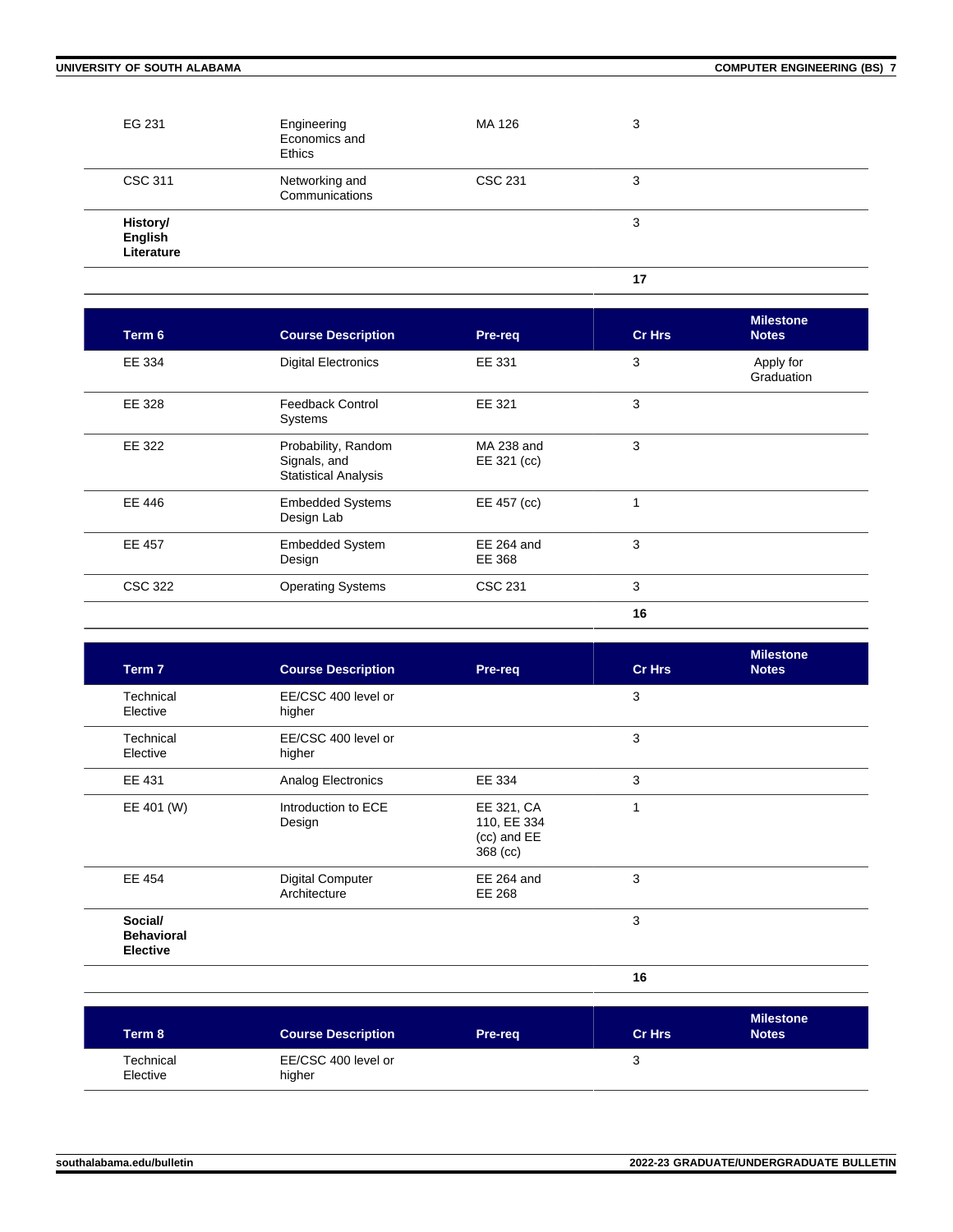| Technical<br>Elective               | EE/CSC 400 level or<br>higher |                                         | 3   |  |
|-------------------------------------|-------------------------------|-----------------------------------------|-----|--|
| Senior<br>Technical<br>Elective Lab | EE 400 level or<br>higher     |                                         | 1   |  |
| EE 404 (W)                          | <b>ECE Design</b>             | EE 401, EE<br>328, EE 334<br>and EE 368 | 3   |  |
| Social/<br>Behavioral<br>Elective   |                               |                                         | 3   |  |
|                                     |                               |                                         | 13  |  |
|                                     |                               | **TOTAL                                 | 129 |  |

All bolded courses meet general education requirements. See the departmental flow chart for the current listing of courses.

Courses listed as Milestones are required to obtain Professional Component Standing (PCS). All Milestone courses require a grade of "C" or better. Prerequisite courses denoted (cc) may be taken concurrently.

\*Students who earn an English ACT score of 27, or a written SAT score of 610, can opt out of EH 101.

**\*\*Students not Term 1-Calculus I ready will exceed the 129 hours required for this degree. If math is not started prior to Fall of Year 1, you are likely extending your four-year graduation timetable. Students with ACT Math scores 21 and below should begin math courses in the summer before Fall of Year 1.\*\***

No 300 level courses can be taken without PCS

Two designated writing (W) courses are required with at least one course chosen from offerings in the student's major or minor. Courses carrying this required credit are identified in the University Bulletin by a (W) after the course title.

The Sample 4-year plan is designed as a guide for students preparing for their course selections. This information provides only a suggested schedule. Actual course selections should be made in consultation with an advisor.

### **Department Information**

| <b>Department of Electrical and Computer Engineering</b><br><b>Administrative Staff</b> | (251) 460-6117                                               |
|-----------------------------------------------------------------------------------------|--------------------------------------------------------------|
| Chair                                                                                   | Hulya Kirkici                                                |
| Professors                                                                              | Kirkici, Steadman, Woods                                     |
| Associate Professors                                                                    | El-Sharkh, Gong, Khan, Latif, Russ, Spencer, Thomas,<br>Wang |
| <b>Assistant Professors</b>                                                             | Shaban, Touma                                                |
| <b>Emeritus Professors</b>                                                              | Bosarge, Gungor, Sakla                                       |
| Part-time Instructor                                                                    | Gholson, Sakla                                               |

[Department of Electrical and Computer Engineering website](https://www.southalabama.edu/colleges/engineering/ece/index.html) <https://www.southalabama.edu/colleges/engineering/ece/index.html>

The Department of Electrical and Computer Engineering offers the degrees of Bachelor of Science in Electrical Engineering (BSEE) and Bachelor of Science in Computer Engineering (BSCpE), both granted by the College of Engineering. The BSCpE program is administered by the ECE Department in collaboration with the School of Computing. The ECE Department also offers the degree of Master of Science in Electrical Engineering.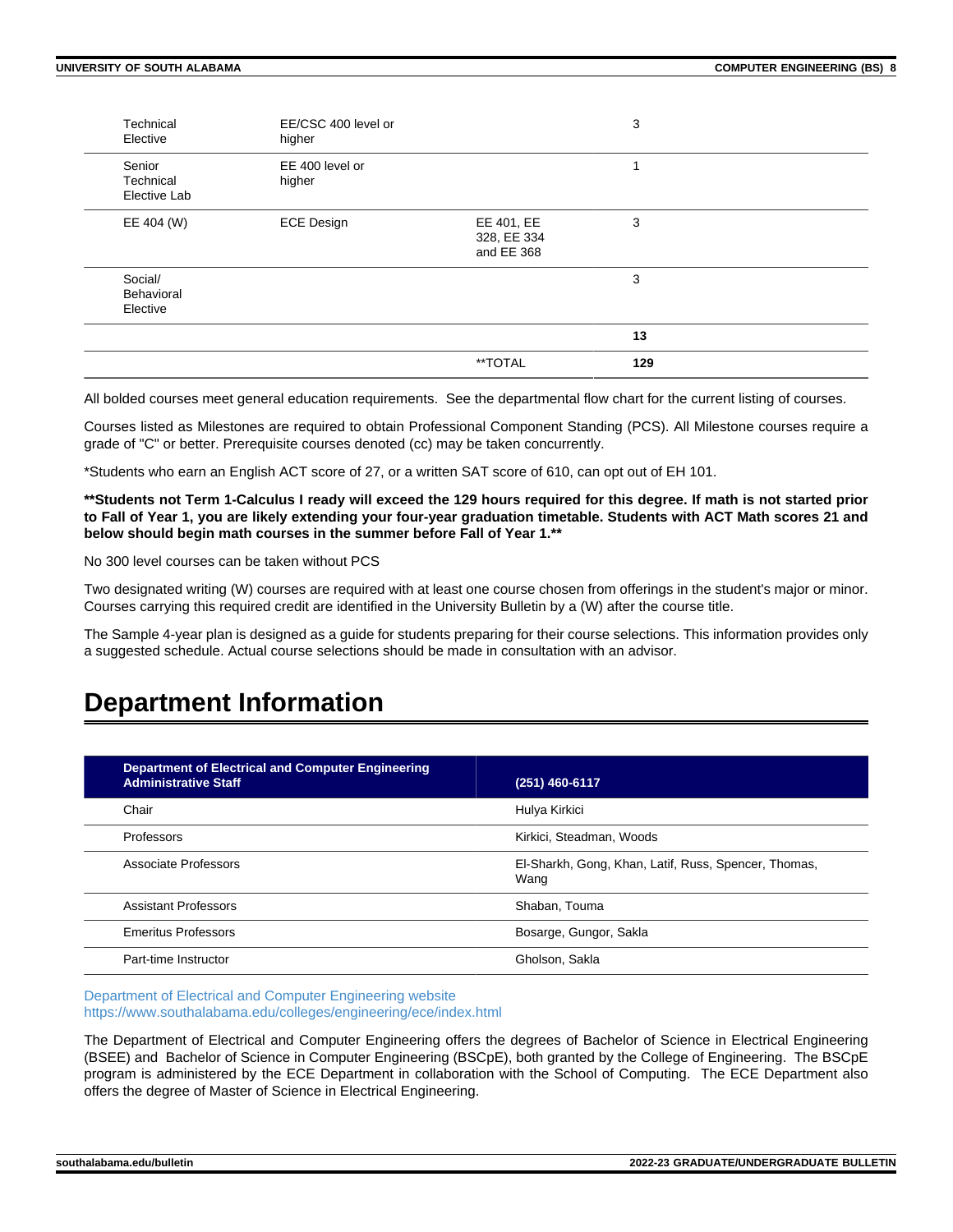#### **BSEE Program Educational Objectives**

The program educational objectives (PEOs) of the Electrical Engineering Degree Program are to produce graduates who, during their first few years after graduation, will:

- 1. Achieve professional advancement with increasing responsibility, leadership, and mentorship.
- 2. Function effectively on multidisciplinary teams, and individually, to develop and apply electrical engineering solutions within a global, societal, and environmental context.
- 3. Communicate effectively and manage resources skillfully as members and leaders of their profession.
- 4. Advance professional competence through continuous learning such as studying for advanced degrees, professional registration, and leadership through ethical standards and professionalism.

#### **BSEE Student Outcomes**

By the time of graduation from the Electrical Engineering Program, students should attain the following outcomes:

- 1. an ability to identify, formulate, and solve complex engineering problems by applying principles of engineering, science, and mathematics
- 2. an ability to apply engineering design to produce solutions that meet specified needs with consideration of public health, safety, and welfare, as well as global, cultural, social, environmental, and economic factors
- 3. an ability to communicate effectively with a range of audiences
- 4. an ability to recognize ethical and professional responsibilities in engineering situations and make informed judgments, which must consider the impact of engineering solutions in global, economic, environmental, and societal contexts
- 5. an ability to function effectively on a team whose members together provide leadership, create a collaborative and inclusive environment, establish goals, plan tasks, and meet objectives
- 6. an ability to develop and conduct appropriate experimentation, analyze and interpret data, and use engineering judgment to draw conclusions
- 7. an ability to acquire and apply new knowledge as needed, using appropriate learning strategies.

The BSEE curriculum is designed to ensure the attainment of the student outcomes.

The Bachelor of Science in Electrical Engineering program is accredited by the Engineering Accreditation Commission of ABET, <http://www.abet.org>

Electrical Engineering is among the fastest evolving disciplines in our technological society. Engineering developments in electrical technology have provided, in a substantial way, improvement in the standard of living of humanity. The domain of the electrical engineer reaches from massive electrical energy systems to microscopic integrated circuits; from life studies in bioengineering to satellite communications systems; and from the control of electromagnetic radiation to the control of information flow in this field.

The highly diverse and rapidly evolving characteristics of this field requires a thorough understanding of fundamentals as well as flexibility in the design of individualized programs of study.

Therefore, emphasis is placed on mathematics, physics, humanities, social sciences, basic sciences and engineering sciences during the first two years. Sufficient flexibility is provided at the senior level to allow a student, in consultation with an advisor, to prepare a specialized course of study in six main concentration areas from the broad field of electrical engineering: 1 – Control Systems, 2 – Communications and Networks, 3 – Digital Systems, 4 – Electromagnetics and Optics, 5 – Electronics, and 6 – Power Systems. In addition, means are provided, through the Electrical and Computer Engineering Design Laboratory, for a student to pursue a design topic outside of, but related to, the formal coursework.

Students are required to take general education (GenEd) elective courses in four broad areas: (i) Literature, (ii) Humanities and Fine Arts, (iii) Natural Science and Mathematics and (iv) History, Social, and Behavioral Sciences. These courses provide breadth to the educational experience of Electrical Engineering and Computer Engineering students. They must be planned, in consultation with an academic advisor, to reflect a rationale appropriate to the educational objectives of the Departmental Programs, while conforming strictly to the requirements of the Articulation and General Studies Committee of the State of Alabama.

All students are required to successfully complete EH 101 and EH 102, English Composition I and II from area (i), plus a minimum of 18 semester hours of general education courses from areas (ii) and (iv). In area (ii), Public Speaking (CA110) is required for all Electrical and Computer Engineering students. Of the two remaining courses, one course must be in literature and one course must be in the fine arts. In area (iv), at least one course must be in history and at least one course must be from disciplines in the social and behavioral sciences.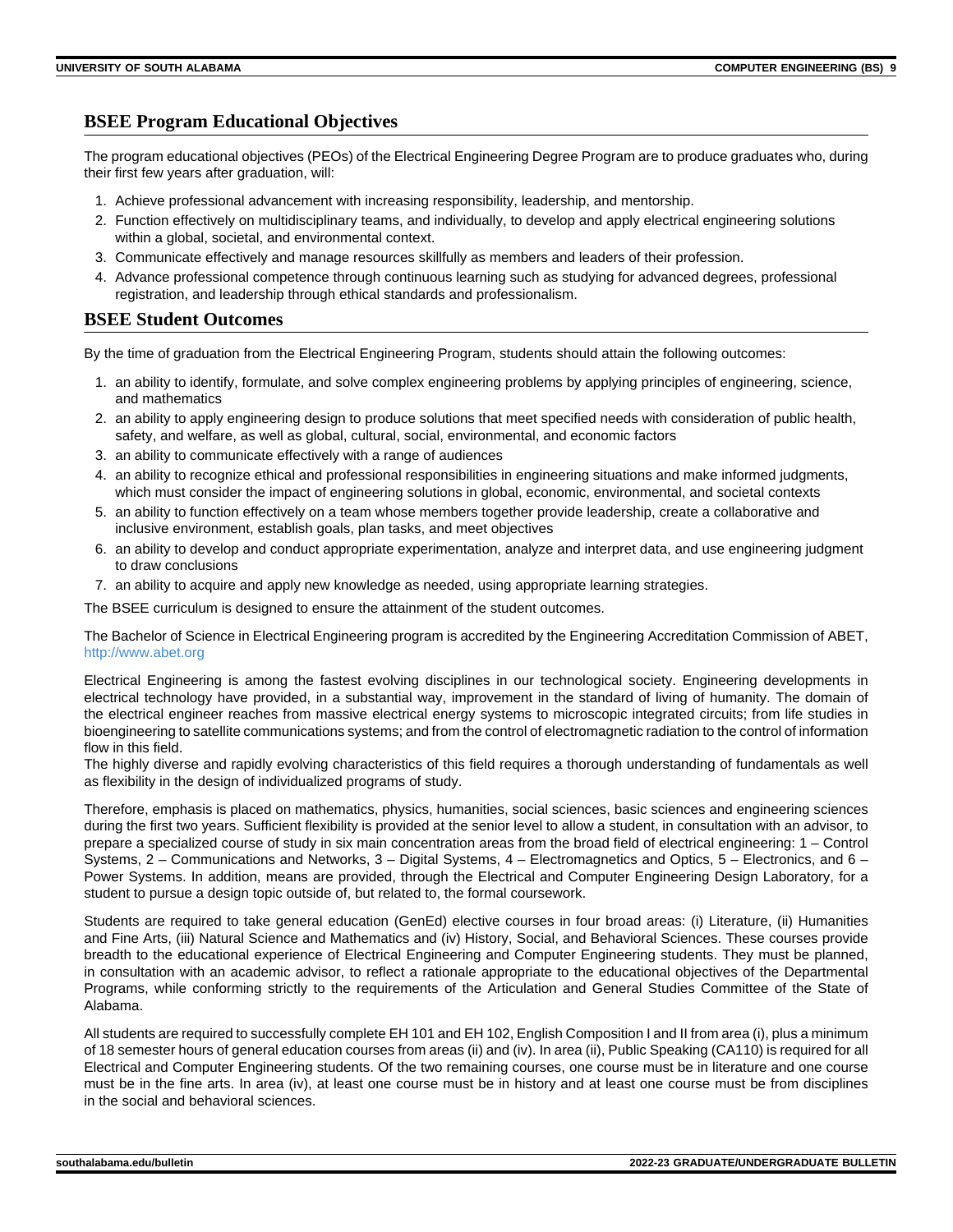Students in Electrical Engineering are required to become Student Members of the Institute of Electrical and Electronics Engineers (IEEE) when they enroll in EE 401 and EE 404. Through participation in the activities of such technical organizations the student becomes aware of the activities of electrical and computer engineers in society. An excellent opportunity is provided to students for contact with practicing professionals as well as fellow students.

Any Electrical Engineering student interested in pursuing a career in medicine or bioengineering should consult with an advisor for an appropriate sequence of courses which will meet the minimum requirements for entry into a medical school or the necessary life sciences background to enter a graduate program in bioengineering.

The award of the BSEE degree will allow the graduate to enter the professions of electrical engineering directly, or to continue his/her education at the graduate level.

#### **BSCpE Program Educational Objectives**

The program educational objectives (PEOs) of the Computer Engineering Degree Program are to produce graduates who, during their first few years after graduation, will:

- 1. Achieve professional advancement with increasing responsibility, leadership and mentorship.
- 2. Function effectively on multidisciplinary teams, and individually, to develop and apply computer engineering solutions within a global, societal, and environmental context.
- 3. Communicate effectively and manage resources skillfully as members and leaders of their profession.
- 4. Advance professional competence through continuous learning such studying for advanced degrees, professional registration, and leadership through ethical standards and professionalism.

#### **BSCpE Student Outcomes**

By the time of graduation from the BSCpE program, a student will have demonstrated attainment of the following outcomes:

- 1. an ability to identify, formulate, and solve complex engineering problems by applying principles of engineering, science, and mathematics
- 2. an ability to apply engineering design to produce solutions that meet specified needs with consideration of public health, safety, and welfare, as well as global, cultural, social, environmental, and economic factors
- 3. an ability to communicate effectively with a range of audiences
- 4. an ability to recognize ethical and professional responsibilities in engineering situations and make informed judgments, which must consider the impact of engineering solutions in global, economic, environmental, and societal contexts
- 5. an ability to function effectively on a team whose members together provide leadership, create a collaborative and inclusive environment, establish goals, plan tasks, and meet objectives
- 6. an ability to develop and conduct appropriate experimentation, analyze and interpret data, and use engineering judgment to draw conclusions
- 7. an ability to acquire and apply new knowledge as needed, using appropriate learning strategies

The BSCpE curriculum is designed to ensure the attainment of the student outcomes. The Bachelor of Science in Computer Engineering program is accredited by the Engineering Accreditation Commission of ABET, <http://www.abet.org>

The Computer Engineering program is geared to students who are interested in the design of digital computing systems, integrating both hardware and software design components.

In the Computer Engineering Degree Program, sequences of courses are chosen from Electrical and Computer Engineering and from Computer Science that produce an in-depth treatment of digital logic and systems theory. In addition, means are provided through the Electrical and Computer Engineering Design Laboratory, for a student to pursue a design topic outside of, but related to, the formal coursework.

Students are required to take general education (GenEd) elective courses in four broad areas: (i) Literature, (ii) Humanities and Fine Arts, (iii) Natural Science and Mathematics and (iv) History, Social, and Behavioral Sciences. These courses provide breadth to the educational experience of Electrical Engineering and Computer Engineering students. They must be planned, in consultation with an academic advisor, to reflect a rationale appropriate to the educational objectives of the Departmental Programs, while conforming strictly to the requirements of the Articulation and General Studies Committee of the State of Alabama.

All students are required to successfully complete EH 101 and EH 102, English Composition I and II from area (i), plus a minimum of 18 semester hours of general education courses from areas (ii) and (iv). In area (ii), Public Speaking (CA 110) is required for all